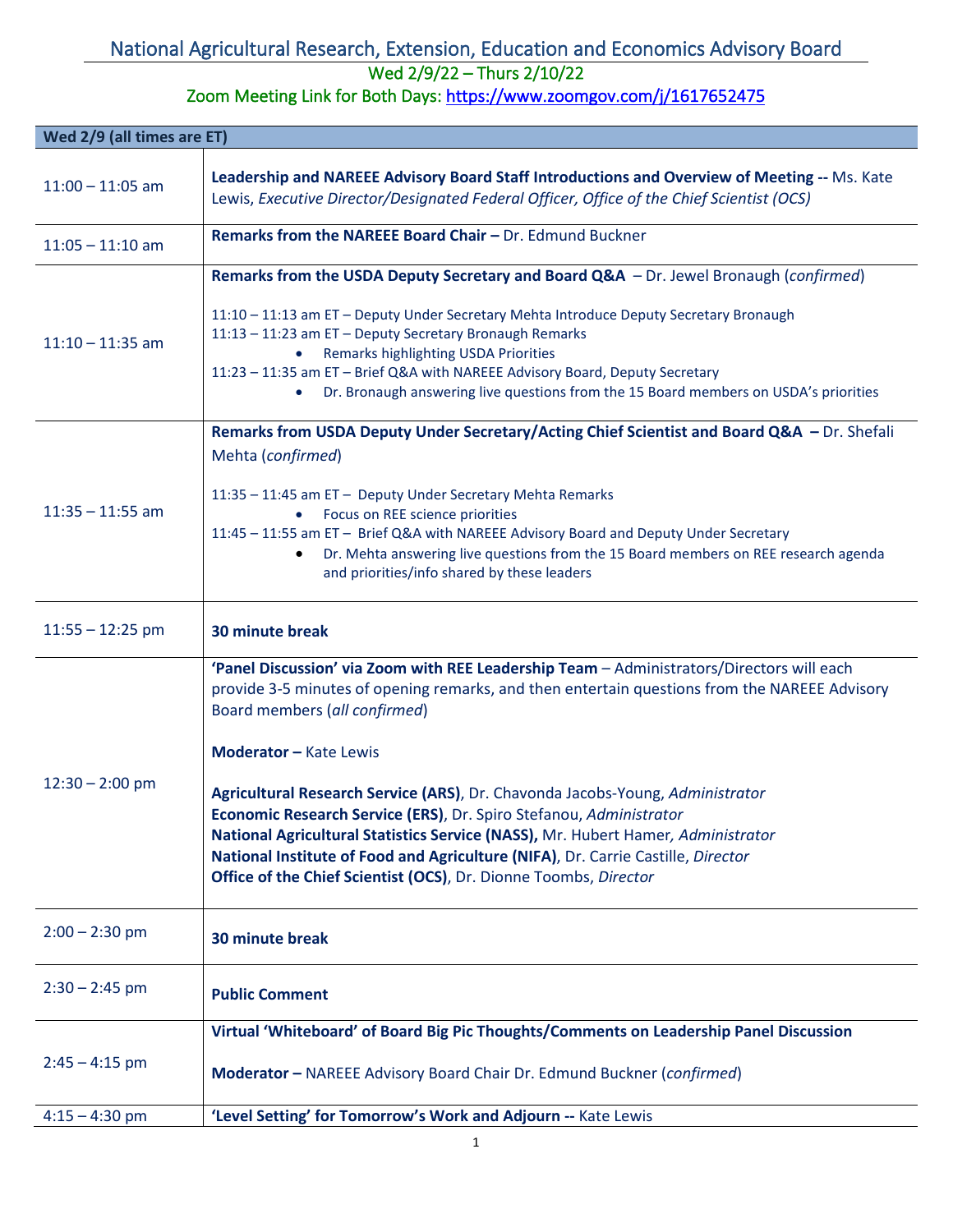## National Agricultural Research, Extension, Education and Economics Advisory Board Wed 2/9/22 – Thurs 2/10/22

Zoom Meeting Link for Both Days: https://www.zoomgov.com/j/1617652475

| Thurs 2/10 (all times are ET) |                                                                                                                                                                                                                                                                                                                                                                                                                                                                                                                                                                                                                                                                                                                                                                                                                                                                                                                                                                                                                                                 |  |
|-------------------------------|-------------------------------------------------------------------------------------------------------------------------------------------------------------------------------------------------------------------------------------------------------------------------------------------------------------------------------------------------------------------------------------------------------------------------------------------------------------------------------------------------------------------------------------------------------------------------------------------------------------------------------------------------------------------------------------------------------------------------------------------------------------------------------------------------------------------------------------------------------------------------------------------------------------------------------------------------------------------------------------------------------------------------------------------------|--|
| $11:00 - 11:15$ am            | Recap of Day 1 and Overview of Day 2 -- Kate Lewis                                                                                                                                                                                                                                                                                                                                                                                                                                                                                                                                                                                                                                                                                                                                                                                                                                                                                                                                                                                              |  |
| <b>Board Business</b>         |                                                                                                                                                                                                                                                                                                                                                                                                                                                                                                                                                                                                                                                                                                                                                                                                                                                                                                                                                                                                                                                 |  |
| 11:15 am $-$ 12:30 pm         | Old Board Business - FY20/FY21 Projects - Board Chair and Members<br>NGRAC Report - Safeguarding and Distributing Native Crop Wild Relative Genetic<br>Resources of the United States (*Approval*)<br>NGRAC Report - Microbial Genetic Resources in the USA (*Approval*)<br>$\bullet$<br>Diversity and Inclusivity Letter (Board has approved, discussion and next steps)<br>$\bullet$<br>Ad hoc committee on Agriculture Extension Programs (status, discussion, and<br>$\bullet$<br>next steps)<br>Relevance and Adequacy (R&A) of 2020 Ag Climate Adaptation Report<br>(discussion and next steps)                                                                                                                                                                                                                                                                                                                                                                                                                                           |  |
| $12:30 - 1$ pm                | 30 minute break                                                                                                                                                                                                                                                                                                                                                                                                                                                                                                                                                                                                                                                                                                                                                                                                                                                                                                                                                                                                                                 |  |
| $1:00 - 2:45$ pm              | <b>New Board Business - FY22 Projects</b><br>Committee/Council/Subcommittee Updates and Forecasted Updates<br>Pollinator Subcommittee, Ms. Elizabeth "Izzy" Hill, USDA Honey Bee and<br>$\circ$<br>Pollinator Research Coordinator (1-1:20 pm, confirmed)<br><b>Background and Status</b><br>CDS, Mr. William "Gee" Roe III, W.G. Roe and Sons, Chair (1:25-1:40 pm<br>$\circ$<br>confirmed)<br>*Approval*: Nov 2021 Public Meeting Minutes and the<br>Subcommittee's NIFA ECDRE Program RFPA draft feedback<br>submitted in Dec 2021<br>SCC, Dr. Gregory Goins, North Carolina A&T University, Chair (1:45-2 pm,<br>$\circ$<br>confirmed)<br>*Approval*: Jan 2022 Public Meeting Minutes with NIFA's SCRI<br>ш<br>Program<br>NGRAC, Dr. Jim McFerson, Lead Recommendations Author (2:05 -2:25<br>$\circ$<br>pm, confirmed)<br>*Approval*: Oct 2021 Meeting Minutes and the Council's Jan<br>2022 ARS NGRP Plan recommendations<br><b>Board and Committee/Subcommittee Member Survey Key Learnings</b><br>$\circ$<br>$(2:25 - 2:45, confirmed)$ |  |